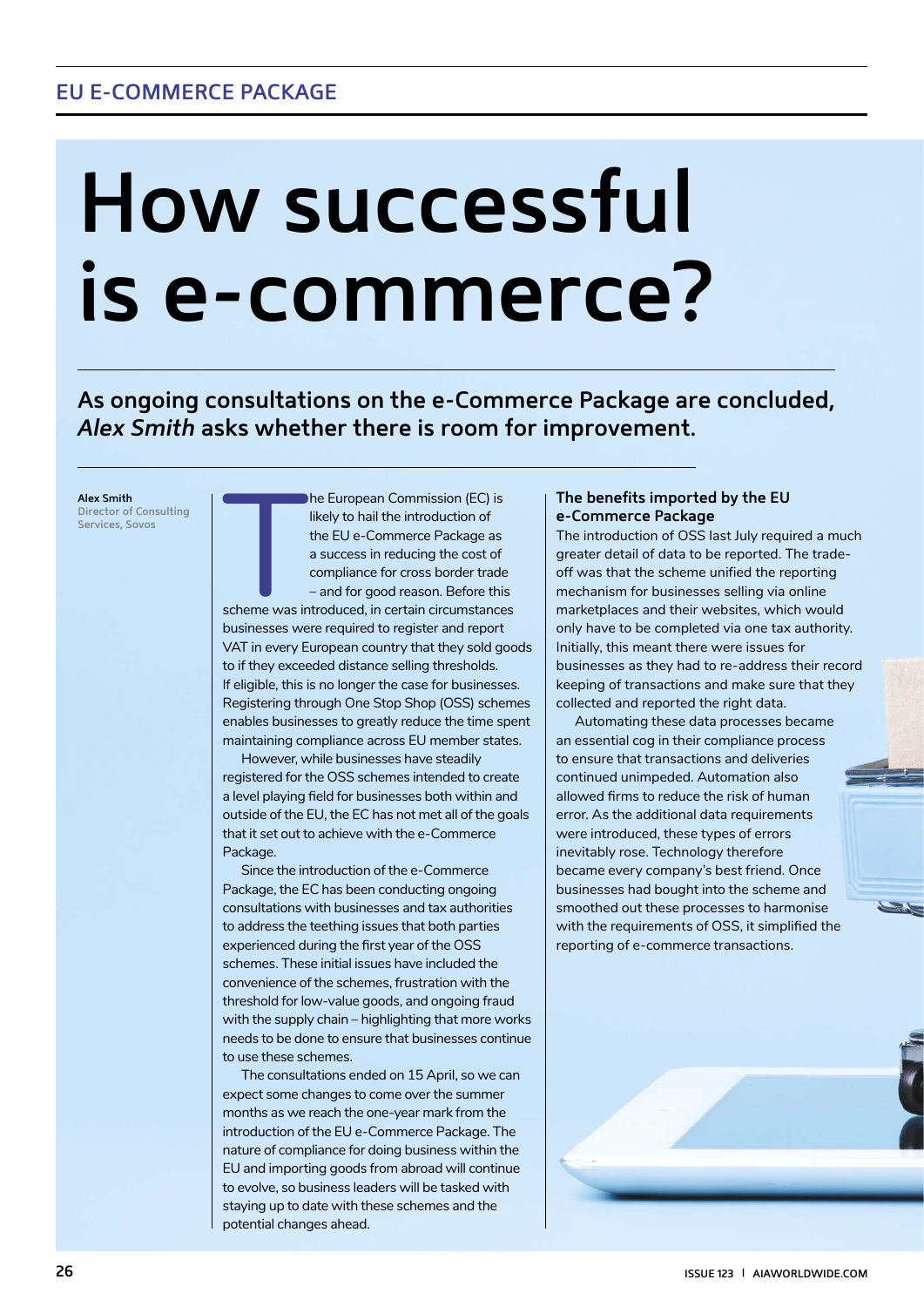## **EU E-COMMERCE PACKAGE**

Fortunately, businesses have been allowed to correct previous OSS returns in their next OSS return. So, while the requirements are increasing the level of data reporting that companies need to meet, the EC has been particularly helpful to reporting errors.

At the same time, the greater data requirements for OSS mean that tax authorities have a lot more information readily available to conduct audits and determine penalties without the need for lengthy on-site visits. This will ensure a much more efficient compliance process for regulators in the future.

For intra-EU trade, e-commerce businesses selling goods previously had to comply with Intrastat obligations when they exceeded the reporting thresholds. For lots of businesses, an obligation arose when goods were dispatched from one member state and delivered to various other EU countries, so thresholds were often exceeded which complicated compliance. However,



under Union OSS, there is no mention of Intrastat, so there is no guidance for how this would be applied to businesses that have adopted the policy, which has created ambiguity.

While all of this improves compliance across the EU, ongoing consultations have allowed businesses to have an open dialogue about their experiences using the e-Commerce Package. Now that the consultations have been finalised, we can expect some of the initial issues to be ironed out – so what work needs to be done?

#### **Room for improvement**

There was some initial frustration from businesses importing into the EU with the €150 threshold for low-value goods through the Import One Stop Shop (IOSS) scheme. This affected non-EU businesses that were exporting goods to customers within EU member states and were fulfilling orders of multiple low-value goods. These orders would often accumulate to exceed the €150 threshold, meaning many e-commerce sellers weren't able to use the IOSS scheme.

This has been an ongoing issue that we can expect the EC to address following the consultations that finished in April. What's unclear is where the EC will set the bar for low-value goods, particularly in light of the customs duty threshold being €150 – how will this work if VAT thresholds changed? It's in the EC's interest to make IOSS more appealing to businesses so that they can collect larger data sets to determine the health of the economy. But, in order to do this, the threshold will have to be raised to offer businesses convenience when it comes to compliance.

What's more, IOSS was not made compulsory for non-EU sellers. Due to the issues with the €150 threshold, some sellers would either not register and make the customer the importer or would use 'special arrangements' via their shippers. Where the customer was the importer of record, this has heavily impacted the customer experience, as they became the liable party to pay import VAT before the goods could be released and delivered to them. We have seen numerous examples of tax authorities challenging this position.